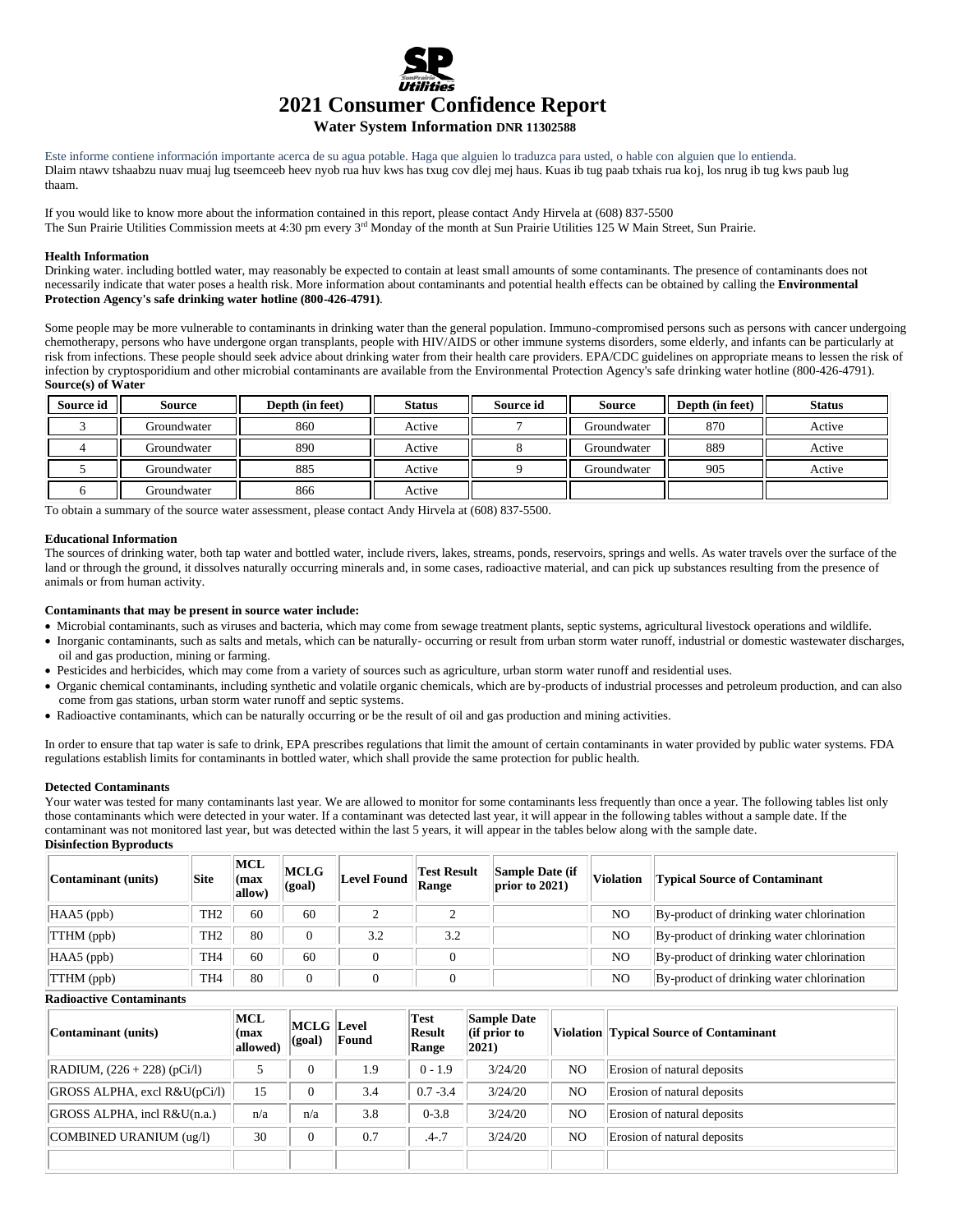#### **Inorganic Contaminants**

| Contaminant (units)   | MCL<br>(max<br>allow) | <b>MCLG</b> Level<br>(goal) | Found     | <b>Test Result Range</b>                        | Sample Date (if<br>prior to $2021$ ) | <b>Violation</b> | <b>Typical Source of Contaminant</b>                                                                                                             |
|-----------------------|-----------------------|-----------------------------|-----------|-------------------------------------------------|--------------------------------------|------------------|--------------------------------------------------------------------------------------------------------------------------------------------------|
| ARSENIC (ppb)         | 10                    | n/a                         | $\Omega$  | $0-0$                                           | 3/24/20                              | N <sub>O</sub>   | Erosion of natural deposits; Runoff from orchards;<br>Runoff from glass and electronics production<br>wastes                                     |
| <b>BARIUM</b> (ppm)   | $\overline{c}$        | $\overline{2}$              | .037      | $.012 - .037$                                   | 3/24/20                              | NO.              | Discharge of drilling wastes; Discharge from metal<br>refineries; Erosion of natural deposits                                                    |
| CHROMIUM (ppb)        | 100                   | 100                         |           | $0-1$                                           | 3/24/20                              | NO.              | Discharge from steel and pulp mills. Erosion of<br>natural deposits                                                                              |
| COPPER (ppm)          | $AL=1.3$              | 1.3                         | .1300     | 0 of 30 results were<br>above the action level. | 9/23/20                              | NO.              | Corrosion of household plumbing systems;<br>Erosion of natural deposits; Leaching from wood<br>preservatives.                                    |
| <b>FLOURIDE</b>       | 4                     | $\overline{4}$              | $\cdot$ 7 | $.1 - .7$                                       | 3/24/20                              | N <sub>O</sub>   | Erosion of natural deposits. Water additive which<br>promotes strong teeth. Discharge from<br>fertilizer/aluminum factories                      |
| LEAD (ppb)            | $AI = 15$             | $\Omega$                    | 14.00     | 1 of 30 results were<br>above the action level. | 9/23/20                              | N <sub>O</sub>   | Corrosion of household plumbing systems;<br>Erosion of natural deposits                                                                          |
| NICKEL (ppb)          | 100                   |                             | 1.8000    | .58000-1.8000                                   | 3/24/20                              | NO.              | Nickel occurs naturally in soils, ground water and<br>surface waters and is often used in electroplating.<br>stainless steel and alloy products. |
| NITRATE (N03-N) (ppm) | 10                    | 10                          | 5.50      | $.14 - 5.80$                                    |                                      | N <sub>O</sub>   | Runoff from fertilizer use; Leaching from septic<br>tanks, sewage; Erosion of natural deposits                                                   |

| Contaminant (units) | Level | Action   MCLG  <br>(goal) | 90 <sup>th</sup> percentile<br>level found | # of results | <b>Sample Date (if</b><br>prior to $2021$ ) | <b>Violation</b> | <b>Typical Source of Contaminant</b>                                                                |
|---------------------|-------|---------------------------|--------------------------------------------|--------------|---------------------------------------------|------------------|-----------------------------------------------------------------------------------------------------|
| SELENIUM (ppm)      | 50    | 50                        |                                            | $0 - 1$      | 3/24/20                                     | NO               | Discharge from petroleum and metal refineries;<br>Erosion of natural deposits; Discharge from mines |
| SODIUM (ppm)        | n/a   | n/a                       | 32.00                                      | 3.10-32.00   | 3/24/20                                     | N <sub>O</sub>   | $\ln/a$                                                                                             |

## **Contaminants with a Health Advisory Level or a Secondary Maximum Contaminant Level**

The following tables list contaminants which were detected in your water and that have either a Health Advisory Level (HAL) or a Secondary Maximum Contaminant Level (SMCL), or both. There are no violations for detections of contaminants that exceed Health Advisory Levels, Groundwater Standards or Secondary Maximum Contaminant Levels. Secondary Maximum Contaminant Levels are levels that do not present health concerns but may pose aesthetic problems such as objectionable taste, odor, or color. Health Advisory Levels are levels at which concentrations of the contaminant present a health risk.

| <b>Contaminant</b><br>$ $ (units) | Site | <b>SMCL</b><br>(ppm) | <b>HAL</b><br>$\left($ ppm $\right)$ | Level<br>Found | Range              | Sample Date (if prior to<br>$ 2021\rangle$ | <b>Typical Source of Contaminant</b>                                 |
|-----------------------------------|------|----------------------|--------------------------------------|----------------|--------------------|--------------------------------------------|----------------------------------------------------------------------|
| CHLORIDE (ppm)                    |      | 250                  |                                      | 54.00          | $ 0.00 -$<br>54.00 | 9/1/20                                     | Runoff/leaching from natural deposits, road salt, water<br>softeners |
| IRON (ppm)                        |      | 0.3                  |                                      | 0.06           | $ 0.00 - 0.06 $    | 9/1/20                                     | Runoff/leaching from natural deposits, industrial wastes             |
| <b>MANGANESE</b><br>(ppm)         |      | 0.05                 | $ 0.3\rangle$                        | 0.00           | $ 0.00 - 0.00 $    | 9/1/20                                     | Leaching from natural deposits                                       |
| SILVER (ppm)                      |      | 0.1                  | 0.05                                 | 0.00           | $ 0.00 - 0.00 $    | 4/26/17                                    | Runoff from industrial wastes                                        |
| SULFATE (ppm)                     |      | 250                  |                                      | 25.00          | $5.60 -$<br>25.00  | 3/24/20                                    | Runoff/leaching from natural deposits, industrial wastes             |
| $ZINC$ (ppm)                      |      |                      |                                      | 0.01           | $ 0.00 - 0.01 $    | 4/26/17                                    | Runoff/leaching from natural deposits, industrial wastes             |

### **Unregulated Contaminants**

Unregulated Contaminants are those for which EPA has not established drinking water standards. The purpose of unregulated contaminant monitoring is to assist EPA in determining the occurrence of unregulated contaminants in drinking water and whether future regulation is warranted. EPA required us to participate in this monitoring.

## **PFAS Contaminants with a Recommended Health Advisory Level**

Perflouroalkyl and polyfluoroalkyl substances (PFAS) are a large group of human-made chemicals that have been used in industry and consumer products worldwide since the 1950s. The following table list PFAS contaminants which were detected in your water and that have a Health Advisory Level (HAL). There are no violations for detections of contaminants that exceed recommended HAL. The Recommended Health Advisory Levels are levels at which concentrations of the contaminant present a health risk and are based on guidance provided by the Wisconsin Department of Health Services.

| Contaminant (units)                      | Recommended Level<br>$\left  \text{Site} \right $ $\left  \text{HAL} \left( \text{ppt} \right) \right $ | Found | Range           | <b>Sample Date (if</b><br>$ prior\ to\ 2021\rangle$ | <b>Typical Source of Contaminant</b>                                                                                                                                                                                                                                             |  |  |
|------------------------------------------|---------------------------------------------------------------------------------------------------------|-------|-----------------|-----------------------------------------------------|----------------------------------------------------------------------------------------------------------------------------------------------------------------------------------------------------------------------------------------------------------------------------------|--|--|
| Perflourohexanoic Acid-<br>$PFHxA$ (ppt) | 70                                                                                                      | .34   | $0.0 -$<br>1.34 | 7/4/2019                                            | Drinking water is one way that people can be exposed to PFAS. In Wisconsin,<br>two-thirds of people use groundwater as their drinking water source. PFAS can<br>get into groundwater from places that make or use PFAS and releases from<br>certain types of waste in landfills. |  |  |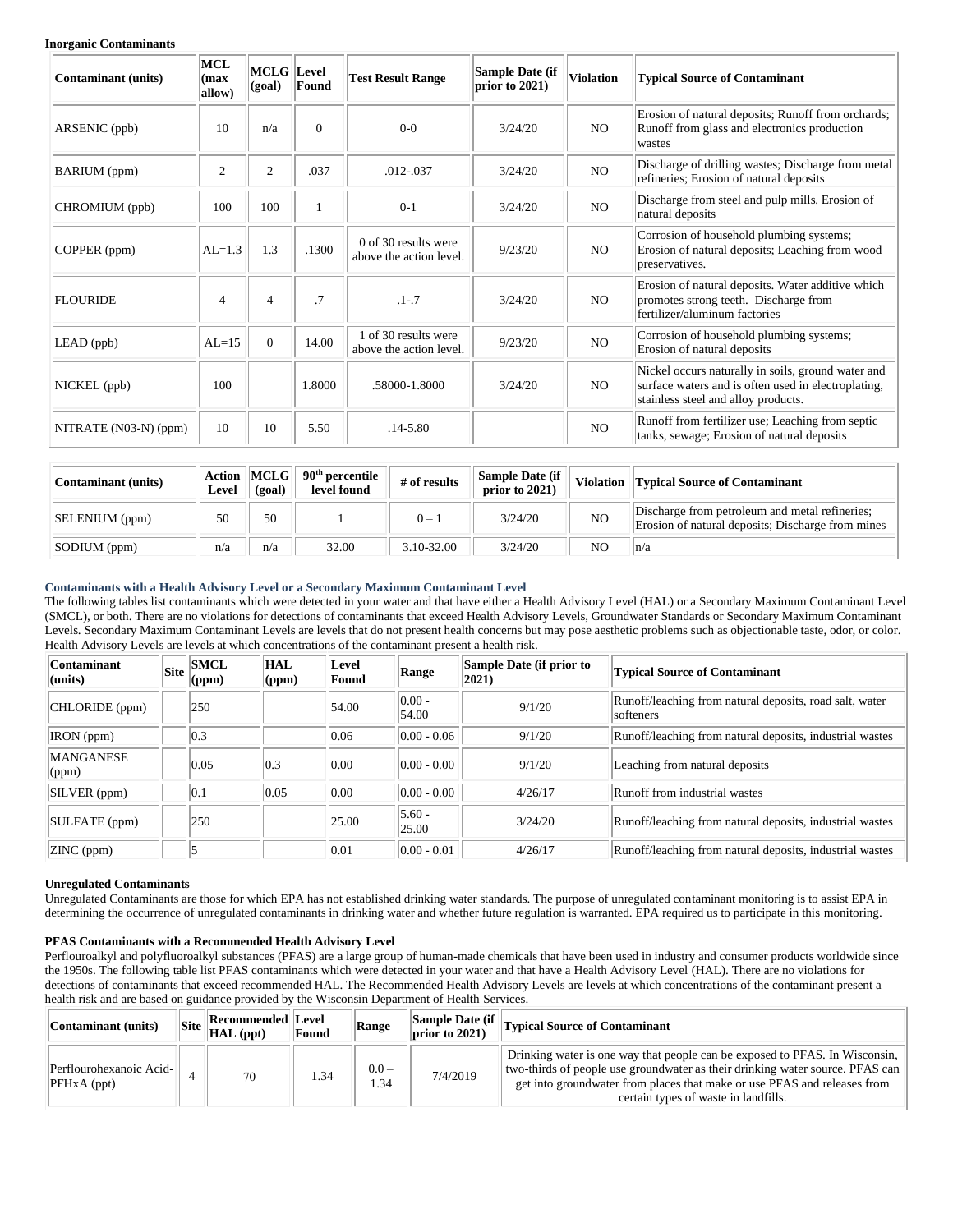#### **Volatile Organic Contaminants**

| Contaminant (units)       | MCL (max<br>$\mathbf{allow}$ | <b>MCLG</b><br>(goal | Level<br>Found | <b>Test Result</b><br>Range | <b>Sample Date(if</b><br>prior to 2021) |                | Violation Typical Source of Contaminant                               |
|---------------------------|------------------------------|----------------------|----------------|-----------------------------|-----------------------------------------|----------------|-----------------------------------------------------------------------|
| TETRACHLOROETHYLENE (ppb) |                              |                      |                | $0.5 - 1.4$                 |                                         | N <sub>O</sub> | Leaching from PVC pipes; Discharge from<br>factories and dry cleaners |

### **Additional Health Information**

**Nitrate** in drinking water at levels above 10 ppm is a health risk for infants of less than 6 months of age. High nitrate levels in drinking water can cause blue baby syndrome. Nitrate levels may rise quickly for short periods of time because of rainfall or agricultural activity. If you are caring for an infant you should ask advice from your health care provider. Females who are or may become pregnant should not consume water with nitrate concentrations that exceed 10 ppm. There is some evidence of an association between exposure to high nitrate levels in drinking water during the first weeks of pregnancy and certain birth defects. The Wisconsin Department of Health Services recommends people of all ages avoid long-term consumption of water that has nitrate level greater than 10 milligrams per liter (mg/L).

If present, elevated levels of lead can cause serious health problems, especially for pregnant women and young children. Lead in drinking water is primarily from materials and components associated with service lines and home plumbing. Sun Prairie Utilities is responsible for providing high quality drinking water, but cannot control the variety of materials used in plumbing components. When your water has been sitting for several hours, you can minimize the potential for lead exposure by flushing your tap for 30 seconds to 2 minutes before using water for drinking or cooking. If you are concerned about lead in your water, you may wish to have your water tested. Information on lead in drinking water, testing methods, and steps you can take to minimize exposure is available from the Safe Drinking Water Hotline or at [www.epa.gov/safewater/lead.](http://www.epa.gov/safewater/lead)

Scientists are still learning about the health affects that various PFAS can have on the body. To date, studies among people that have high levels of certain PFAS can increase cholesterol levels, decrease antibody levels in response to vaccines, and decrease fertility in women. People can reduce their risk of health effects by reducing their exposure to PFAS.

#### **Definition of Terms**

| Term                  | <b>Definition</b>                                                                                                                                                                                                                                                             |
|-----------------------|-------------------------------------------------------------------------------------------------------------------------------------------------------------------------------------------------------------------------------------------------------------------------------|
| AL.                   | Action Level: The concentration of a contaminant which, if exceeded, triggers treatment or other requirements which a water system must follow.                                                                                                                               |
| <b>HAL</b>            | Health Advisory Level: The concentration of a contaminant, which, if exceeded poses a health risk and may require a system to post a public notice                                                                                                                            |
| Level 1<br>Assessment | A Level 1 assessment is a study of the water system to identify potential problems and determine, if possible, why total coliform bacteria have been found in our water system.                                                                                               |
| Level 2<br>Assessment | A Level 2 assessment is a very detailed study of the water system to identify potential problems and determine, if possible, why an E. coli MCL violation has occurred or why total coliform bacteria have<br>been found in our water system, or both, on multiple occasions. |
| MCL                   | Maximum Contaminant Level: The highest level of a contaminant that is allowed in drinking water. MCLs are set as close to the MCLGs as feasible using the best available treatment technology.                                                                                |
| MCLG                  | Maximum Contaminant Level Goal: The level of a contaminant in drinking water below which there is no known or expected risk to health. MCLGs allow for a margin of safety.                                                                                                    |
| MFL                   | million fibers per liter                                                                                                                                                                                                                                                      |
| <b>MRDL</b>           | Maximum residual disinfectant level: The highest level of a disinfectant allowed in drinking water. There is convincing evidence that addition of a disinfectant is necessary for control of microbial<br>contaminants.                                                       |
| <b>MRDLG</b>          | Maximum Residual disinfectant level goal: The level of a drinking water disinfectant below which there is no known or expected risk to health. MRDLGs do not reflect the benefits of the use of<br>disinfectants to control microbial contaminants.                           |
| mrem/year             | millirems per year (a measurement of radiation absorbed by the body)                                                                                                                                                                                                          |
| NTU                   | Nephelometric Turbidity Units                                                                                                                                                                                                                                                 |
| pCi/1                 | picocuries per liter (a measure of radioactivity)                                                                                                                                                                                                                             |
| ppm                   | parts per million, or milligrams per liter (mg/l)                                                                                                                                                                                                                             |
| ppb                   | parts per billion, or micrograms per liter (ug/l)                                                                                                                                                                                                                             |
| ppt                   | parts per trillion, or nanograms per liter                                                                                                                                                                                                                                    |
| ppq                   | parts per quadrillion, or pictograms per liter                                                                                                                                                                                                                                |
| <b>TCR</b>            | Total Coliform Rule                                                                                                                                                                                                                                                           |
| <b>TT</b>             | Treatment Technique: A required process intended to reduce the level of a contaminant in drinking water.                                                                                                                                                                      |

# **OTHER COMPLIANCE**

### **Monitoring Violations**

| Description                                     |  | Contaminant Group Sample Location Compliance Period Beginning Compliance Period Ending |           |
|-------------------------------------------------|--|----------------------------------------------------------------------------------------|-----------|
| $ Chem M/R - Reg - No Regular samples  Nitrate$ |  | 7/1/2021                                                                               | 9/30/2021 |

We are required to monitor your drinking water for specific contaminants on a regular basis. Results of regular monitoring are an indicator of whether or not your drinking water meets health standards. During the compliance period noted in the above table, we did not complete all monitoring or testing for the contaminant(s) noted, and therefore cannot be sure of the quality of your drinking water during that time.

Samples were taken but not submitted to the State Lab according to protocol. The daily sample results show that the residuals were maintained within the desired range during that time.

## **Actions Taken**

Monitoring/ reporting was a training session for all operators and the requirements and expectations were reviewed and set.